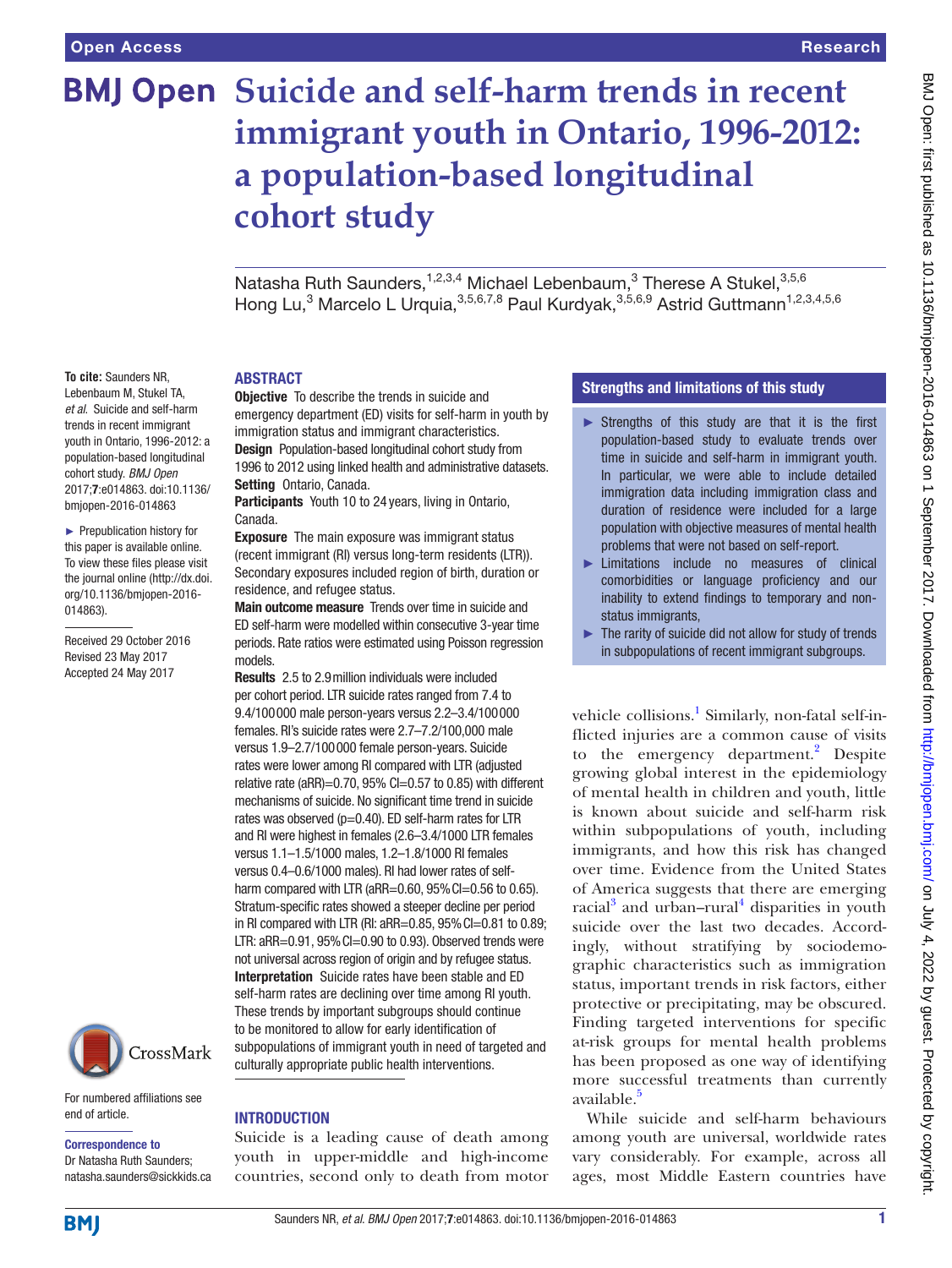rates of less than two suicides per 100 000 population per year, whereas in Guyana, rates are as high as 44 suicides per 100 000 population per year and global rates average approximately 16 suicides per 100 000 population per year. [6](#page-8-5) In Ontario, Canada's most populous province where 50% of immigrants to Canada settle, and across all of Canada, the suicide rates are approximately 8 and 10 per 100 000 population per year, respectively. $67$  With migration to another country, adult immigrants bring the risk of suicide of their country of origin with them to their new country, $89$  though this has not been studied in youth. Moreover, with migration youth face a number of immigration-related stressors—changes in social, cultural and economic environments—that may impact on their well-being and risk for self-harm and suicide. As migration continues to be an increasing global phenomenon, understanding risk factors for poor mental health with migration is important.

At 20.6% of the total population, Canada has the second largest and most diverse immigrant population in the world.<sup>10</sup> A defining feature of Canadians is the heterogeneity of their ancestry, making Canada an ideal setting to measure trends in health outcomes in immigrant populations. Healthcare in Canada, funded through provincially regulated ministries, ensures universal insurance coverage for most physician and hospital services at no personal cost for residents including recent immigrants who have obtained permanent residency status. Over the past two decades, like most receiving countries around the world, the composition of immigrants to Canada has changed. Whereas in the mid-1990s to late 1990s, most immigrants were from Europe and Central Asia, now, over half originate from South and East Asia.<sup>11</sup> In-country suicide rates in the former region (eg, France, United Kingdom) are typically more similar to Canada whereas those from South Asia (eg, India, Sri Lanka) are higher and those from East Asia (eg, China, Philippines) are typically lower than Canadian rates.<sup>[6](#page-8-5)</sup> These shifts in migration patterns may have altered the rates of suicide and self-harm behaviours within Canada as circumstances surrounding reasons for migration, country-level conditions and receiving country factors, including access to care and reduced mental health stigma over time, may have also changed. In Canada, youth suicide trends have been stable over time, but subgroup analyses by sex demonstrate that female suicides have been increasing while male suicides have been declining.<sup>12</sup> In contrast, non-fatal suicide-related behaviours have declined by 30% throughout the past decade in both sexes in Canada.<sup>13</sup> The role immigration has played in the observed trends in mental health among youth is not known. Understanding these changes is critical to optimal health service delivery and targeted health service improvements to reduce suicide and self-harm behaviours.

The objectives of this study were to describe the trends in the rates of suicide and ED visits for self-harm in recent immigrant youth compared with long-term residents of Canada. Additionally, we aimed to describe these trends

BMJ Open: first published as 10.1136/bmjopen-2016-014863 on 1 September 2017. Downloaded from http://bmjopen.bmj.com/ on July 4, 2022 by guest. Protected by copyright BMJ Open: first published as 10.1136/bmjopen-2016-014-8963 on 1 September 2017. Downloaded from <http://bmjopen.bmj.com/> on July 4, 2022 by guest. Protected by copyright.

and rates among subgroups of immigrants, including by immigrant class (refugees and non-refugees), duration of residence in Canada, and by region of birth. Given Ontario's universal access to healthcare for immigrants, selection policies that bring highly skilled and educated immigrants to Canada, and the individual motivation level of those who are able to immigrate to Canada, we hypothesised that overall rates of suicide and self-harm would be lowest among recent immigrants, including refugees compared with long-term residents. We also hypothesised that rates of both outcomes would decline over time because of improved awareness of mental health challenges immigrants face, reduced stigma, and increased community and social supports that help immigrants integrate and settle in Canada.

### **METHODS Study design**

This was a population-based, longitudinal cohort study of suicide and ED self-harm among youth between 10 and 24years of age, living in Ontario between 1996 and 2012, identified through records from the Ontario Registered Persons Database (RPDB), Ontario's health system registry. Under the Ontario Health Insurance Plan (OHIP), universal coverage for most physician and hospital services are provided to every legal resident, including recent immigrants, and tracked through an Ontario health card number, which is encoded. Records from multiple health and administrative databases were linked using unique, encoded identifiers at the Institute for Clinical Evaluative Sciences (ICES) in Toronto, Canada. Research ethics approval was obtained from the Sunnybrook Health Sciences Centre Research Ethics Board.

# Data sources

Immigration, Refugees and Citizenship Canada's (IRCC) Permanent Resident Database was used to obtain immigration information. This database contains individual level data from permanent residents who have immigrated to Canada and landed in Ontario from 1985 to 2012 and includes their visa class, country of birth and year of landing. Data from asylum-seekers (those arriving in Canada and subsequently seeking refugee status) are not available through this database, nor are health records from non-status immigrants. Overall probabilistic linkage to the RPDB identifies approximately  $86\%$  of immigrants.<sup>[14](#page-8-11)</sup> ED visits were ascertained from the National Ambulatory Care Reporting System (NACRS) (available 2002 to 2012). To determine the number of suicides, the Ontario Registrar General Vital Statistics—Deaths (ORGD) was used (available from 1996 to 2012). Neighbourhood income quintile and community size were derived by linking Statistics Canada's Postal Code Conversion File to the patient's postal code.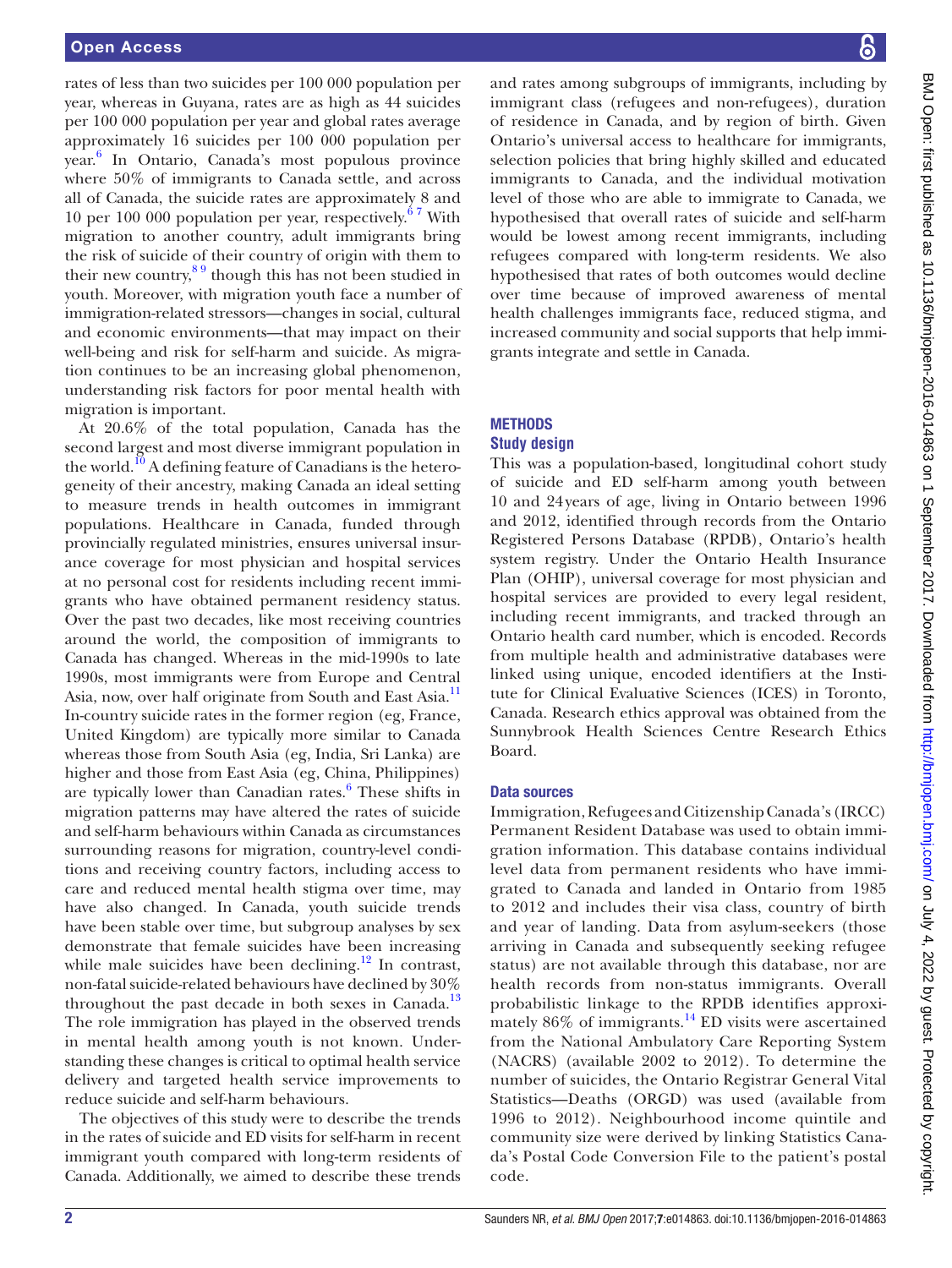# Study population

Children and youth living in Ontario and eligible for OHIP between 1996 and 2012 were included. Observation windows were grouped into 3-year periods (2-year for the final period) to allow for analyses of rare outcomes with computational ease. Children and youth entered and exited the study on their 10th and 25th birthdays, respectively. Those with an invalid health card number and missing sex were excluded. To prevent unlinked IRCC records from being misclassified as Canadian born and to exclude immigrants who moved to Ontario from another province, those without an IRCC record who first became eligible for OHIP during the observation period or within 5years prior to each cohort period were excluded.

# Exposure variables

Immigrant status was the main exposure. Recent immigrantss included those with an IRCC Permanent Resident Database record and duration of residence in Ontario <10years. The remainder of the population, long-term residents, included all Canadian born Ontario residents and individuals with an IRCC Permanent Resident Database record who had landed in Canada ≥10years from the start of the cohort period. Immigrant status was determined at the beginning of each period. Provided that individuals maintained OHIP eligibility and study age criteria, recent immigrants in one period could become long-term residents in an ensuing period.

Recent immigrantss were subsequently grouped by refugee status (a status determined by IRCC based on the immigration class to which they apply), duration of residence in Ontario (<5years and ≥5years) and region of birth based on modified World Bank Regions.[15](#page-8-12) Age, sex, neighbourhood income quintile within a dissemination area, and community size based on the 2006 Canadian Census were also included as covariates. All covariates were measured at the beginning of the 3-year period.

### Outcome measures

The primary outcome measures were suicide and ED selfharm visits within each time period. Suicide was measured from the Ontario Registrar General — Vital Statistics Database where the cause of death was either due to suicide or self-harm. ED self-harm visits were identified in NACRS where any of the diagnoses were for intentional self-harm (International Classification of Disease (ICD), 9th edition diagnosis code E950–E959 or 10th edition diagnosis code X60–X84). Visits were then characterised by the mechanism of suicide or ED self-harm based on their ICD 9th or 10th edition diagnosis code.

### Statistical analysis

For each time period, the total number of individuals, person-years of exposure and the number and rate of suicide and ED self-harm events were used to compute event rates. For the models, the unit of analysis was the individual resident. Multivariable Poisson models were used to assess the relationship between suicide and

self-harm rates and immigrant status, adjusting for age, sex, income quintile and community size. Generalised estimating equations (GEE) were used to account for the correlations among an individual's event rates over time periods using an independence correlation structure. As clustering may cause variance overdispersion, using GEE permitted estimation of this overdispersion. The interaction between immigrant status and time was tested and where significant, separate time trends were estimated for each immigrant group. Adjusted time trends for recent immigrant subgroups (region of birth and duration of residence and refugee status) were also estimated. All analyses were conducted with SAS Enterprise Guide, version 6.1.

ICES allows usage of health administrative data without individual consent for health system research, provided strict privacy guidelines are met. Institutional policy requires suppression of cell sizes <6to ensure non-identification. To meet privacy requirements, small cell sizes were suppressed.

# **RESULTS**

Each 3-year time period included approximately 2.5 to 2.9million individuals. Long-term residents comprised 88.5% to 90.2% of each cohort. Among recent immigrants, 17.7% to 18.0%were refugees. In the earlier years of the study, most immigrants came from Europe and Central Asia, whereas in later years most immigrated from South and East Asia ([table](#page-3-0) 1).

### Suicide trends

Over the study period, there were 1906 and 110 suicides for LTR and recent immigrants, respectively. Suicide rates were highest in male long-term residents (ranging from 7.4 to 9.4 per 100000) with female long-term resident rates between 2.2 to 3.4 per 100000 [\(figure](#page-4-0) 1). Male recent immigrants had suicide rates of 2.7 to 7.2 per 100000 person-years and female recent immigrant suicide rates were 1.9 to 2.7 per 100000 person-years [\(figure](#page-4-0) 1). Regression analyses assessing the association between immigration status and suicide rates showed a 30% lower rate among recent immigrants compared with long-term residents (adjusted relative rate (aRR)=0.70, 95% CI=0.57 to 0.85). There were no significant time trends in the rates of suicide over the past two decades.

Predictors of suicide are shown in [table](#page-5-0) 2 with males having an almost threefold greater risk of suicide compared with females. Other predictors of suicide included older age groups (15 to 19 and 20 to 24years), lowestneighbourhood income quintile, and residence in any community size smaller than 1.5million people.

Time trend analysis within subgroups of immigrants was not feasible due to low rates of suicide within recent immigrant groups. Pooled analysis showed no significant difference in suicide rates in recent immigrants comparing refugees and non-refugees ([table](#page-6-0) 3). Compared with North America, Europe and Central Asia,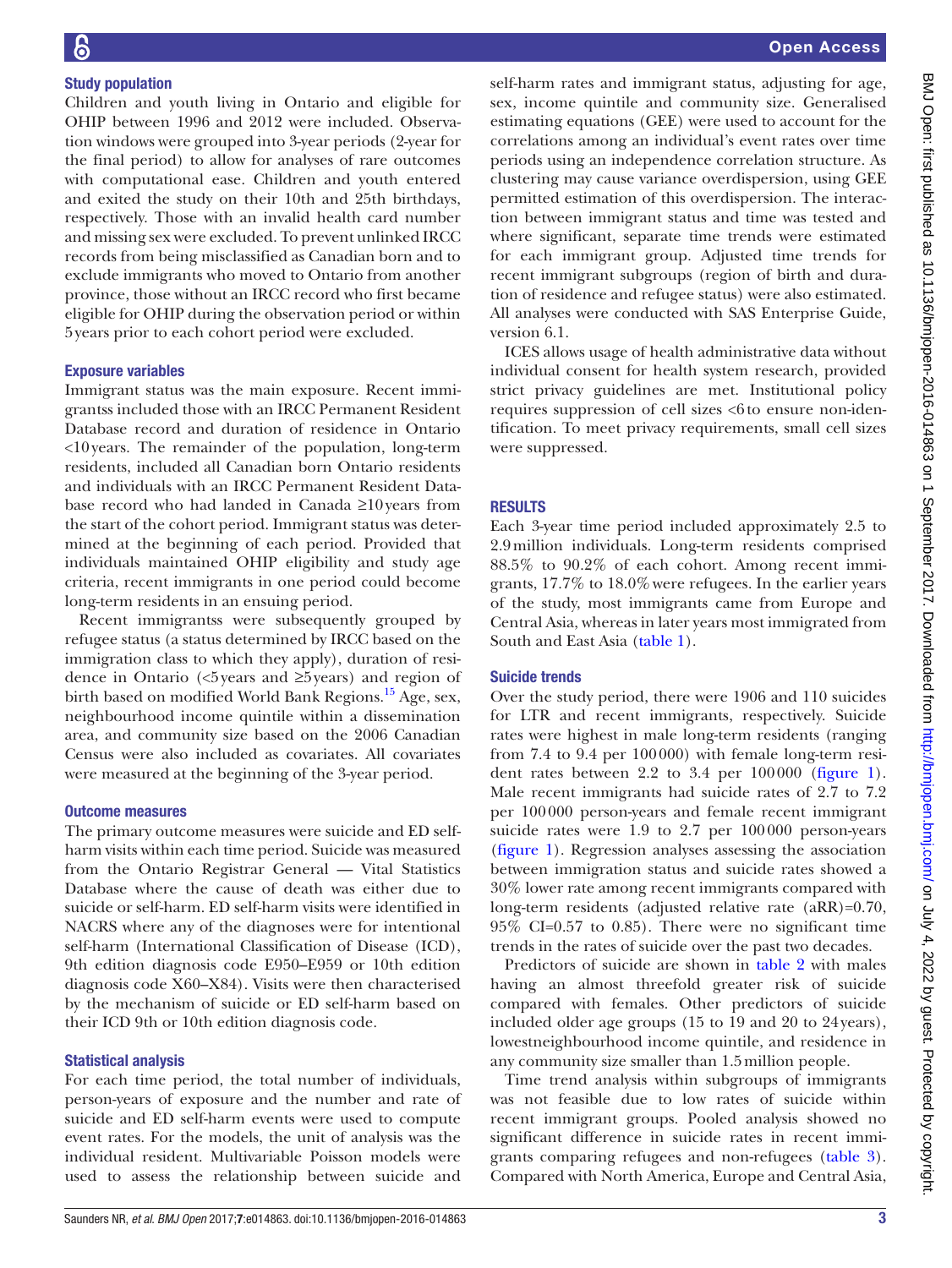<span id="page-3-0"></span>

| Number of OHIP eligible children and youth by period in Ontario, Canada<br>Table 1 |           |           |           |           |           |           |
|------------------------------------------------------------------------------------|-----------|-----------|-----------|-----------|-----------|-----------|
|                                                                                    | 1996-1998 | 1999-2001 | 2002-2004 | 2005-2007 | 2008-2010 | 2011-2012 |
| <b>Overall (no of individuals)</b>                                                 | 2521439   | 2692524   | 2824820   | 2929879   | 2887553   | 2714188   |
| Immigrant status (no of individuals)                                               |           |           |           |           |           |           |
| Long-term residents                                                                | 2237289   | 2387533   | 2502647   | 2592716   | 2560997   | 2449127   |
| Recent immigrants                                                                  | 284150    | 304991    | 322173    | 337163    | 326556    | 265061    |
| Age at index (years) (no of individuals)                                           |           |           |           |           |           |           |
| $10 - 14$                                                                          | 1148685   | 1241955   | 1291972   | 1303069   | 1252090   | 1055020   |
| $15 - 19$                                                                          | 681753    | 738655    | 789290    | 828574    | 830514    | 838879    |
| $20 - 24$                                                                          | 691001    | 711914    | 743558    | 798236    | 804949    | 820289    |
| <b>Sex</b>                                                                         |           |           |           |           |           |           |
| Female                                                                             | 1236974   | 1319241   | 1383658   | 1435135   | 1412465   | 1324710   |
| Male                                                                               | 1284465   | 1373283   | 1441162   | 1494744   | 1475088   | 1389478   |
| Neighbourhood income quintile (no of individuals)                                  |           |           |           |           |           |           |
| Income missing                                                                     | 8613      | 12221     | 12135     | 12079     | 11473     | 11155     |
| Income quintile 1 (lowest)                                                         | 503775    | 550833    | 566076    | 615085    | 576307    | 525693    |
| Income quintile 2                                                                  | 485462    | 535239    | 552908    | 576731    | 556177    | 513322    |
| Income quintile 3                                                                  | 498127    | 532284    | 559724    | 567604    | 568616    | 538269    |
| Income quintile 4                                                                  | 512783    | 523526    | 565909    | 572751    | 587768    | 568616    |
| Income quintile 5                                                                  | 512679    | 538421    | 568068    | 585629    | 587212    | 557133    |
| <b>Community size (no of individuals)</b>                                          |           |           |           |           |           |           |
| 1 500 000+                                                                         | 1156506   | 1090434   | 1174046   | 1246159   | 1251686   | 1187133   |
| 500 000-1 499 999                                                                  | 140956    | 324934    | 340634    | 355529    | 351816    | 334254    |
| 100 000-499 999                                                                    | 602288    | 646792    | 676658    | 735794    | 725491    | 683250    |
| 10 000-99 999                                                                      | 228604    | 258891    | 259282    | 240321    | 225765    | 206464    |
| $<$ 10 000                                                                         | 392800    | 371473    | 374200    | 352076    | 332795    | 303087    |
| <b>Immigration characteristics</b><br>(no of individuals)                          | 284150    | 304991    | 322173    | 337163    | 326556    | 265061    |
| Refugee status (no of individuals)                                                 |           |           |           |           |           |           |
| Non-refugee, <5 years                                                              | 166245    | 166844    | 172965    | 186650    | 161356    | 109921    |
| Non-refugee, ≥5-10 years                                                           | 67527     | 83968     | 91645     | 90825     | 106592    | 105768    |
| Refugees, <5 years                                                                 | 35373     | 33961     | 40139     | 42799     | 40755     | 29614     |
| Refugees, ≥5-10 years                                                              | 15005     | 20218     | 17424     | 16889     | 17853     | 19758     |
| Region of birth (no of individuals)                                                |           |           |           |           |           |           |
| East Asia and Pacific                                                              | 62708     | 65261     | 69592     | 77044     | 77207     | 65519     |
| North America/Europe/Central<br>Asia                                               | 72059     | 73026     | 65410     | 61120     | 55003     | 39597     |
| Latin America and Caribbean                                                        | 52537     | 46805     | 43202     | 38741     | 37101     | 30471     |
| Middle East and North Africa                                                       | 26268     | 32046     | 36837     | 42193     | 43184     | 37988     |
| South Asia                                                                         | 50171     | 66263     | 83803     | 95130     | 91738     | 72564     |
| Sub-Saharan Africa                                                                 | 20297     | 21468     | 23222     | 22881     | 22289     | 18912     |
|                                                                                    |           |           |           |           |           |           |

OHIP, Ontario Health Insurance Plan.

only immigrants from Latin America and the Caribbean had lower rates of suicide.

Among long-term residents, the most common mechanism of suicide was hanging with relatively large proportions by firearm and poisoning. Conversely, less than half of recent immigrants completed suicide by hanging

and almost one third by jumping from a high location [\(figure](#page-6-1) 2).

### ED self-harm trends

Long-term residents had 48921 and recent immigrants had 2262 ED self-harm events during the study period.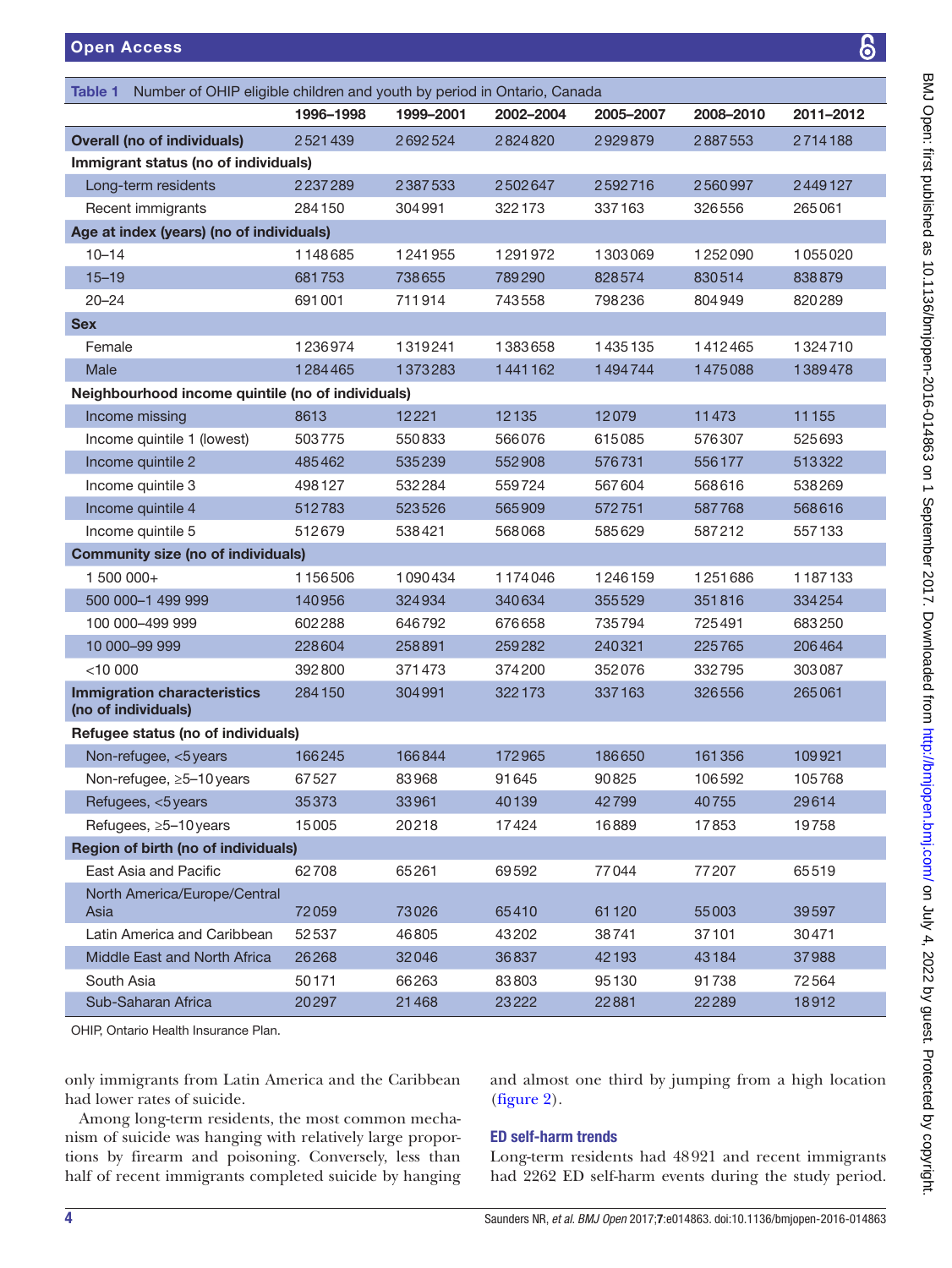Open Access

# $10$  $\overline{q}$ Suicide rate per 100 000 person years  $\overline{8}$  $\overline{7}$ 6 5  $\overline{a}$  $\overline{3}$  $\overline{2}$  $\overline{1}$  $\mathbf 0$ 1996 - 1998 1999 - 2001 2002 - 2004 2005 - 2007 2008 - 2010 2011 - 2012 Cohort year

\*Suicides in recent immigrant females for 1996-1998 and 2011-2012 <6 therefore rates not reported to

<span id="page-4-0"></span>prevent re-identification of small cells sizes as per institutional policy.

Figure 1 Trends in suicide by immigrant status and sex.

ED self-harm rates for long-term residents were 2.6 to 3.4 per 1000 long-term resident females and 1.1 to 1.5 per 1000 long-term resident males. Among recent immigrants, rates were 1.2 to 1.8 per 1000 for females and 0.4 to 0.6 per 1000 for males [\(figure](#page-7-0) 3). 18.4% of LTRs versus 11.5% of recent immigrants had more than one ED selfharm event. Regression analysis testing the association between ED self-harm and immigration status showed an estimated rate 40% lower in recent immigrants  $(aRR=0.60, 95\% CI=0.56 \text{ to } 0.65)$  compared with longterm residents ([table](#page-5-0) 2). There was a significant interaction between time and immigration status (p=0.005) and therefore stratum-specific slopes are reported. Both groups showed declining trends in ED self-harm with a faster rate of decline among recent immigrants  $(aRR=0.85, 95\% CI=0.81$  to 0.89) compared with longterm residents (aRR=0.91, 95%CI=0.90 to 0.93). Female sex, late adolescence (15 to 19years), lower neighbourhood income quintile, and any residence in any community size smaller than 500000 people were associated with increased rates of ED self-harm.

Regression analysis within recent immigrants showed significant decreasing trends in rates of ED self-harm except for immigrant refugees who had been in Canada 5 to 10years where no change over time was observed ([table](#page-7-1) 4). Recent (<5years in Canada) refugees had the highest rates of ED self-harm compared with recent non-refugee immigrants. Coming from a 'non-Western' region was associated with declining rates of ED self-harm ([table](#page-7-1) 4).

The mechanism of self-harm was different between groups with recent immigrants having a higher proportion of self-harm events by poisoning compared with

their same-sex long-term resident counterparts (p<0.001) [\(figure](#page-6-1) 2).

# **DISCUSSION**

In this large, population-based, longitudinal study, we report no significant change over time in suicide rates in recent immigrant and long-term resident youth in Ontario, Canada. Declining rates in ED self-harm were observed in both groups, though at a faster rate among RI. However, within the recent immigrant population, ED self-harm visit rates have not decreased in refugees residing in Canada for 5 to 10years or in recent immigrants from Europe, the Americas and Central Asia. Recent immigrants had the lowest rates of both suicide and ED self-harm. The methods for suicide and selfharm were different between long-term residents and recent immigrants. Among recent immigrants, refugees had no difference in the rate of suicide compared with non-refugees, though newcomer (<5years in Canada) refugees had higher rates of ED self-harm compared with newcomer non-refugees.

Most reported trends in suicide including global ones from the World Health Organization, have shown declining rates over the past one to two decades, though considerable inter-country and inter-regional variation exists. $6^{6}$ <sup>16–18</sup> While rates in our study population failed to show similar global success in suicide reduction, the frequency of suicide in Canada is relatively  $\text{low.}^{6\,19}$  Evidence for the value of exploring suicide trends in subpopulations of youth to unmask emerging vulnerable groups is mounting. Recent trend studies have uncovered important differences in rates between males and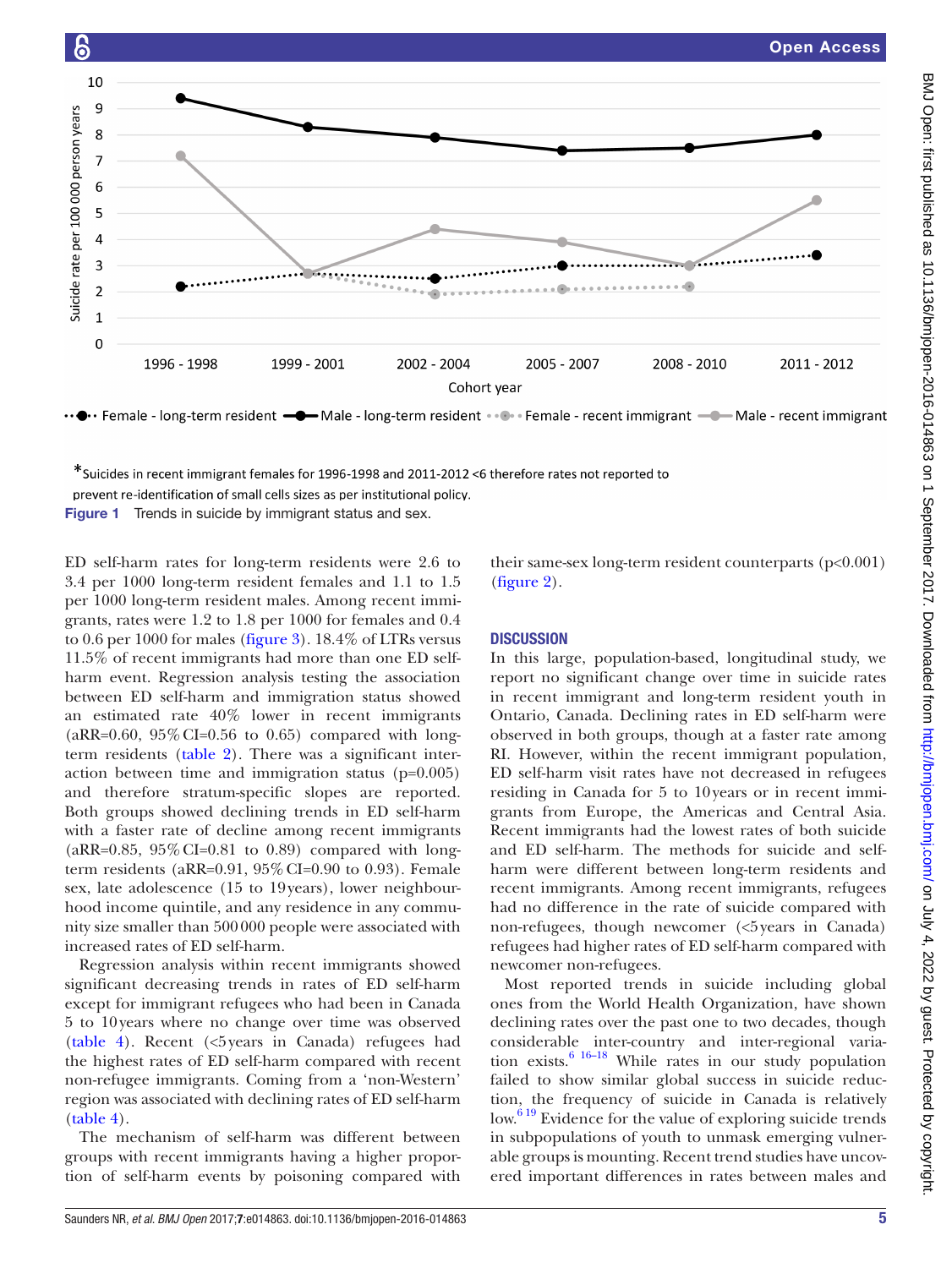<span id="page-5-0"></span>Descriptive results and multivariable regression models of emergency department self-harm visits and suicide trends by immigration status

| <b>Emergency department self-harm</b>                         | <b>Suicide</b> |                                  |                         |      |                                  |  |
|---------------------------------------------------------------|----------------|----------------------------------|-------------------------|------|----------------------------------|--|
|                                                               | no             | <b>Adjusted relative</b><br>rate |                         | no   | <b>Adjusted relative</b><br>rate |  |
| <b>Parameter</b>                                              |                | (95% CI)                         | <b>Parameter</b>        |      | (95% CI)                         |  |
| <b>Immigrant status</b>                                       |                |                                  |                         |      |                                  |  |
| Long-term resident                                            | 48921          | 1.00 (Reference)                 | Long-term resident      | 1906 | 1.00 (Reference)                 |  |
| Recent immigrant                                              | 2262           | 0.60 (0.56 to 0.65)              | Recent Immigrant        | 110  | 0.70 (0.57 to 0.85)              |  |
| Immigrant status $\times$ time period (reference = period 1)* |                |                                  |                         |      |                                  |  |
| Recent immigrant $\times$ time period                         |                | 0.85 (0.81 to 0.89)              | Time period†            |      | $0.98$ (0.96 to 1.01)            |  |
| Long-term resident $\times$ time period                       |                | 0.91 (0.90 to 0.93)              |                         |      |                                  |  |
| <b>Sex</b>                                                    |                |                                  |                         |      |                                  |  |
| Female                                                        | 35332          | 1.00 (Reference)                 | Female                  | 503  | 1.00 (Reference)                 |  |
| Male                                                          | 15851          | 0.43 (0.42 to 0.44)              | Male                    | 1513 | 2.87 (2.60 to 3.18)              |  |
| Age                                                           |                |                                  |                         |      |                                  |  |
| $10-14$ years                                                 | 12881          | 0.58 (0.55 to 0.60)              | $10-14$ years           | 306  | 0.22 (0.20 to 0.26)              |  |
| $15-19$ years                                                 | 25941          | 1.46 (1.41 to 1.51)              | $15 - 19$ years         | 990  | 0.94 (0.85 to 1.03)              |  |
| $20 - 24$ years                                               | 12361          | 1.00 (Reference)                 | $20 - 24$ years         | 720  | 1.00 (Reference)                 |  |
| Neighbourhood income quintile                                 |                |                                  |                         |      |                                  |  |
| <b>Quintile Missing</b>                                       | 518            | 2.42 (2.16 to 2.72)              | <b>Quintile Missing</b> | 88   | 8.32 (6.55 to 10.57)             |  |
| Quintile 1 (lowest)                                           | 12573          | 1.52 (1.45 to 1.60)              | Quintile 1              | 488  | 1.44 (1.26 to 1.65)              |  |
| Quintile 2                                                    | 10433          | 1.26 (1.20 to 1.32)              | Quintile 2              | 351  | 1.03 (0.89 to 1.19)              |  |
| Quintile 3                                                    | 9286           | 1.09 (1.04 to 1.14)              | Quintile 3              | 345  | 0.99 (0.85 to 1.14)              |  |
| Quintile 4                                                    | 9240           | 1.04 (0.99 to 1.09)              | Quintile 4              | 375  | 1.04 (0.90 to 1.20)              |  |
| Quintile 5                                                    | 9133           | 1.00 (Reference)                 | Quintile 5              | 369  | 1.00 (Reference)                 |  |
| <b>Community size</b>                                         |                |                                  |                         |      |                                  |  |
| 1 500 000+                                                    | 13535          | 1.00 (Reference)                 | 1500 000                | 587  | 1.00 (Reference)                 |  |
| 500000-1499999                                                | 7352           | 1.76 (1.66 to 1.88)              | 500000-1499999          | 188  | 1.16 (0.99 to 1.37)              |  |
| 100000-499999                                                 | 15874          | 1.79 (1.71 to 1.87)              | 100000-499999           | 514  | 1.37 (1.22 to 1.55)              |  |
| 10000-99999                                                   | 6111           | 1.98 (1.88 to 2.08)              | 10000-99999             | 213  | 1.57 (1.34 to 1.85)              |  |
| < 10000                                                       | 8311           | 1.83 (1.74 to 1.92)              | $<$ 10000               | 514  | 2.29 (2.02 to 2.60)              |  |

\*Relative rate of change in outcome rate per 3-year time period.

†Interaction between immigrant status and time is not significant.

females,<sup>12</sup> rural and urban youth,<sup>[4](#page-8-3)</sup> black and Caucasian children,<sup>[3](#page-8-2)</sup> and individuals by country of birth.<sup>20</sup> Through these studies, variability in suicide risk within subpopulations has clearly been demonstrated, highlighting a number of contextual factors including immigration, that are important to explore to guide suicide prevention strategies. This study adds to a growing body of literature and the observed overall unchanged suicide trends are an important negative finding.

While fewer reports on self-harm trends in subpopulations exist, $2^{1}$   $2^{2}$  these contextual analyses are equally important for identification of protective and precipitating contributors. They unearth opportunities for more targeted self-harm and suicide prevention strategies and supports. The observed decline in ED self-harm visits in our study may be related to widespread and concerted

efforts to reduce mental health stigma, raise awareness including how and where to seek help, improved access to mental health services $^{23}$  $^{23}$  $^{23}$  with strategies targeted particularly towards new immigrants.<sup>[24](#page-9-0)</sup> Conversely, the declining rates may, in part, be reflective of migratory shifts or to changes to social and religious supports - factors sometimes considered to be protective for mental health problems including in immigrants[.25 26](#page-9-1) Declining trends in youth self-harm have also been reported across some  $^{16\,27}$  but not all 'Western' countries.[22](#page-8-17) While the mechanisms for decline remain speculative, the observation that rates are improving in both populations is promising. The observed decline in self-harm without a simultaneous decline in suicides in our population may reflect that a larger proportion of youth who self-harm are not presenting to the ED, or it may represent that suicide and self-harm are phenotypically different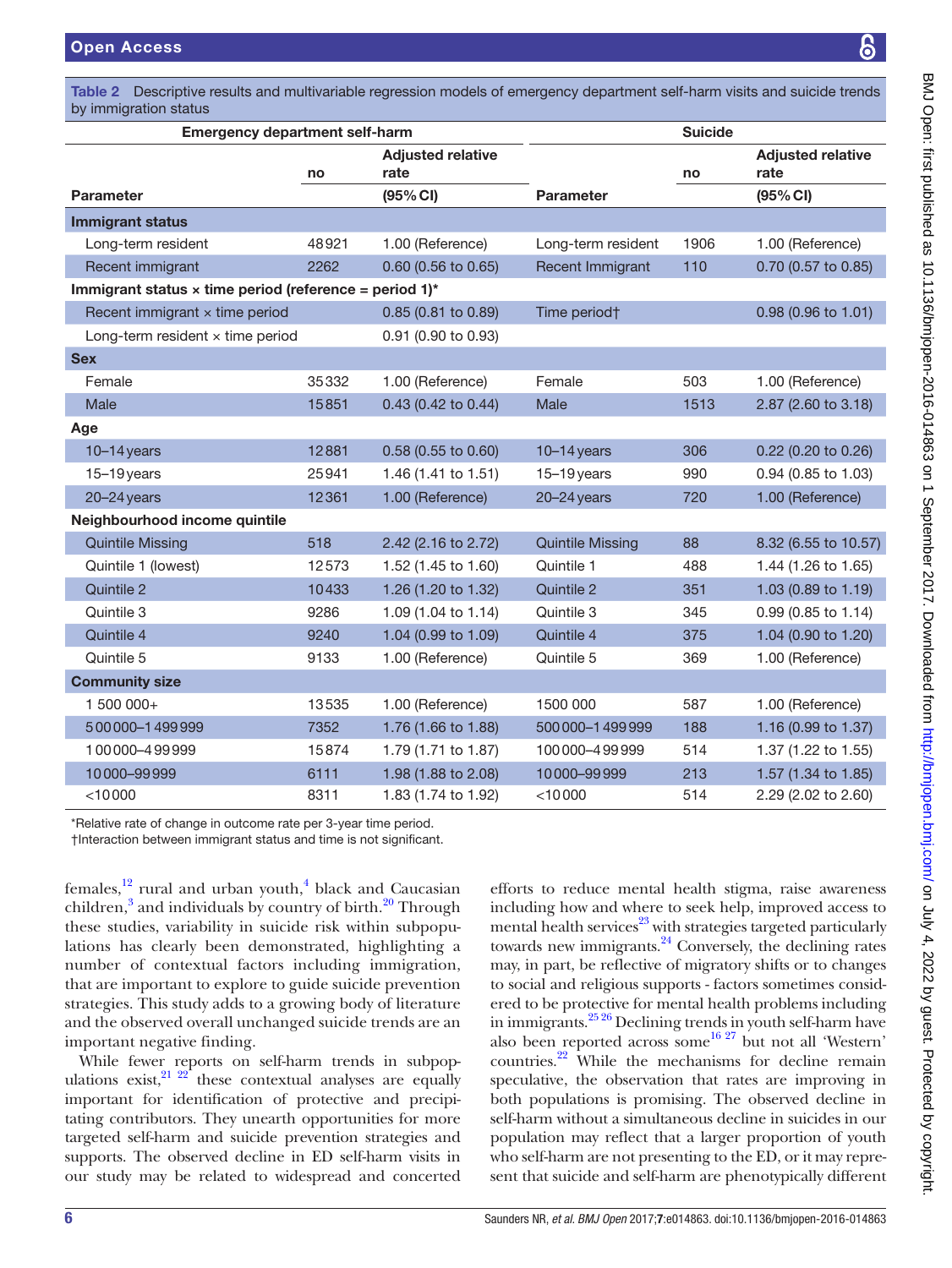<span id="page-6-0"></span>

| Suicide by refugee status and region of birth (all periods pooled)<br>Table 3 |                                          |                                                     |  |  |  |
|-------------------------------------------------------------------------------|------------------------------------------|-----------------------------------------------------|--|--|--|
| n                                                                             | Suicide rate per 100 000<br>person-years | Adjusted relative rate (aRR)*<br>$(95% \text{ Cl})$ |  |  |  |
|                                                                               |                                          |                                                     |  |  |  |
| 83                                                                            | 2.9                                      | 1.00 (Reference)                                    |  |  |  |
| 27                                                                            | 4.2                                      | 1.40 (0.90 to 2.20)                                 |  |  |  |
|                                                                               |                                          |                                                     |  |  |  |
| 31                                                                            | 4.4                                      | 1.00 (Reference)                                    |  |  |  |
| 23                                                                            | 2.9                                      | $0.65$ (0.37 to 1.12)                               |  |  |  |
| 10                                                                            | 2.1                                      | 0.42 (0.20 to 0.86)                                 |  |  |  |
| 8                                                                             | 1.9                                      | $0.47$ (0.21 to 1.02)                               |  |  |  |
| 29                                                                            | 3.4                                      | 0.73 (0.43 to 1.23)                                 |  |  |  |
| 9                                                                             | 3.6                                      | $0.74$ (0.35 to 1.57)                               |  |  |  |
|                                                                               |                                          |                                                     |  |  |  |

\*Adjusted for age, sex, income quintile and community size.

with similar, but not identical, causal pathways and prevention mechanisms. The regional variation among immigrants within this study including the unchanged rates in self-harm over time in those from more 'Western' regions, signals an opportunity for exploring more targeted mental health supports.

Lower rates of suicide and ED self-harm in immigrant youth have previously been described, $^{28}$   $^{29}$  though not consistently, $2^{0}$  and support a healthy immigrant effect. $30$ Selection for individuals who may be more socially,

emotionally and economically advantaged including refugees who successfully journey to Canada, may explain this finding. Furthermore, religious influences that may counter the risk of suicide $^{26}$  $^{26}$  $^{26}$  and settling in communities with ethnically similar populations, especially greater metropolitan areas within Canada where many immigrants are situated, are proposed explanations for this observation and warrant further study<sup>28 31</sup> The different patterns of suicide and selfharm by sex and immigration status provide new insights. Firearm access, often cited as being associated with suicide

<span id="page-6-1"></span>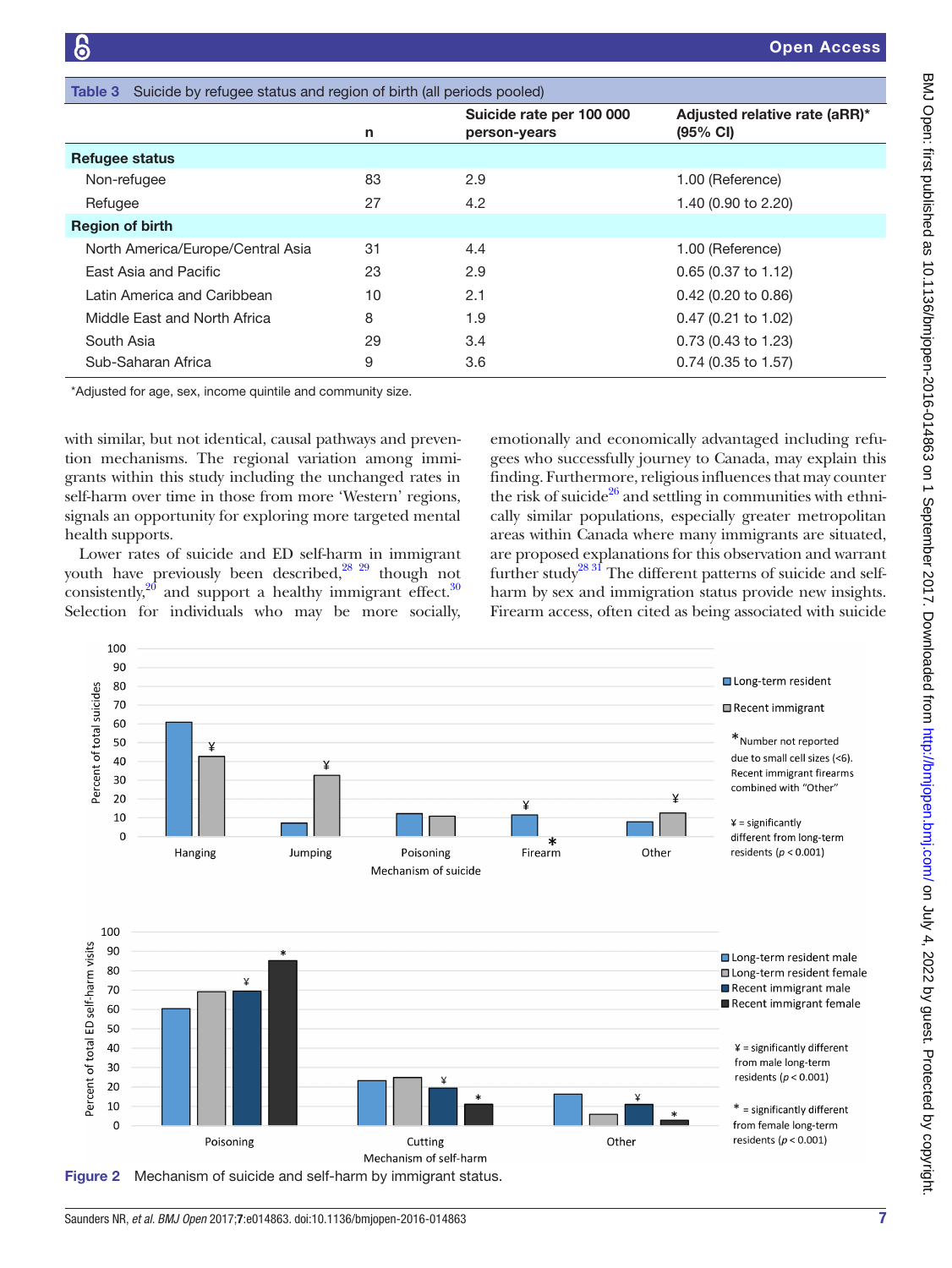

<span id="page-7-0"></span>Figure 3 Trends in emergency department self-harm by immigrant status and sex.

<span id="page-7-1"></span>

| <b>Table 4</b> Emergency department visits for self-harm by<br>refugee status and duration of residence and by region of<br>birth |                       |  |  |  |
|-----------------------------------------------------------------------------------------------------------------------------------|-----------------------|--|--|--|
|                                                                                                                                   | Adjusted RR (95% CI)* |  |  |  |
| Model 1: refugee status and duration of<br>residence                                                                              |                       |  |  |  |
| Refugee status and duration of residence (Reference=non-refugee,<br>$<$ 5 years)                                                  |                       |  |  |  |
| Non-refugee, 5-10 years                                                                                                           | 1.02 (0.85 to 1.22)   |  |  |  |
| Refugee, <5 years                                                                                                                 | 1.72 (1.39 to 2.12)   |  |  |  |
| Refugee, 5-10 years                                                                                                               | 1.21 (0.88 to 1.64)   |  |  |  |
| Refugee status and duration of residence by<br>time (Reference=2002-2004 cohort)                                                  |                       |  |  |  |
| Non-refugee, $<$ 5 years $\times$ time                                                                                            | 0.84 (0.78 to 0.91)   |  |  |  |
| Non-refugee, $5-10$ years $\times$ time                                                                                           | 0.83 (0.77 to 0.91)   |  |  |  |
| Refugee, $<$ 5 years $\times$ time                                                                                                | 0.83 (0.75 to 0.92)   |  |  |  |
| Refugee, $5-10$ years $\times$ time                                                                                               | 0.97 (0.84 to 1.13)   |  |  |  |
| Model 2: region of birth                                                                                                          |                       |  |  |  |
| Region of birth (Reference = North America/Europe/Central Asia)                                                                   |                       |  |  |  |
| <b>East Asia and Pacific</b>                                                                                                      | 0.67 (0.52 to 0.87)   |  |  |  |
| Latin America and the Caribbean                                                                                                   | 1.12 (0.86 to 1.44)   |  |  |  |
| Middle East and North Africa                                                                                                      | 1.09 (0.82 to 1.45)   |  |  |  |
| South Asia                                                                                                                        | 1.34 (1.08 to 1.67)   |  |  |  |
| Sub-Saharan Africa                                                                                                                | 0.96 (0.68 to 1.34)   |  |  |  |
| Region of birth by time (Reference=2002-2004 cohort)                                                                              |                       |  |  |  |
| North America/Europe/Central Asia x<br>time                                                                                       | 0.93 (0.82 to 1.06)   |  |  |  |
| East Asia and Pacific x time                                                                                                      | 0.84 (0.75 to 0.95)   |  |  |  |
| Latin America and Caribbean x time                                                                                                | 0.94 (0.84 to 1.04)   |  |  |  |
| Middle East and North Africa x time<br>0.87 (0.77 to 0.99)                                                                        |                       |  |  |  |
| South Asia $\times$ time<br>0.79 (0.73 to 0.86)                                                                                   |                       |  |  |  |
| Sub-Saharan Africa x time<br>0.81 (0.67 to 0.99)                                                                                  |                       |  |  |  |

\*Adjusted for age, sex, income quintile, community size.

by firearm, $32$  may be lower in recent immigrants. Selfharm by poisoning, which was strikingly higher in recent immigrant females, may represent attempts at more lethal suicide-related behaviour. In contrast, cutting, which represented almost a quarter of the mechanism of all ED selfharm visits in the remainder of the population, may signify a different phenotype of non-suicide self-injury.

### Strengths and limitations

A strength of this study is that it is the first population-based study to evaluate trends over time in suicide and self-harm in immigrant youth. Detailed immigration data including immigration class and duration of residence were included for a large population with objective measures of mental health problems that were not based on self-report. This study focused on two very important times of transition and vulnerability—migration and adolescence—and therefore afford insights as to where to concentrate efforts to improve mental health. This study has several limitations including no measures of clinical comorbidities, no measures of language proficiency, inability to track immigrants who arrived in another province and then moved to Ontario, refugee claimants awaiting decision on their status and temporary and non-status immigrants. Exclusion of this latter, although small, potentially high risk group may have led to underestimation of our outcomes among immigrants. Fortunately, suicide in the recent immigrant population was rare, but the low number of events over the study years did not allow for trend studies in subpopulations of RI subgroups.

# Implications

The trends in suicide and differential decline in selfharm rates by important subgroups should continue to be monitored with time. These represent opportunities from a population standpoint for public health policies and interventions to be evaluated. Current trends suggest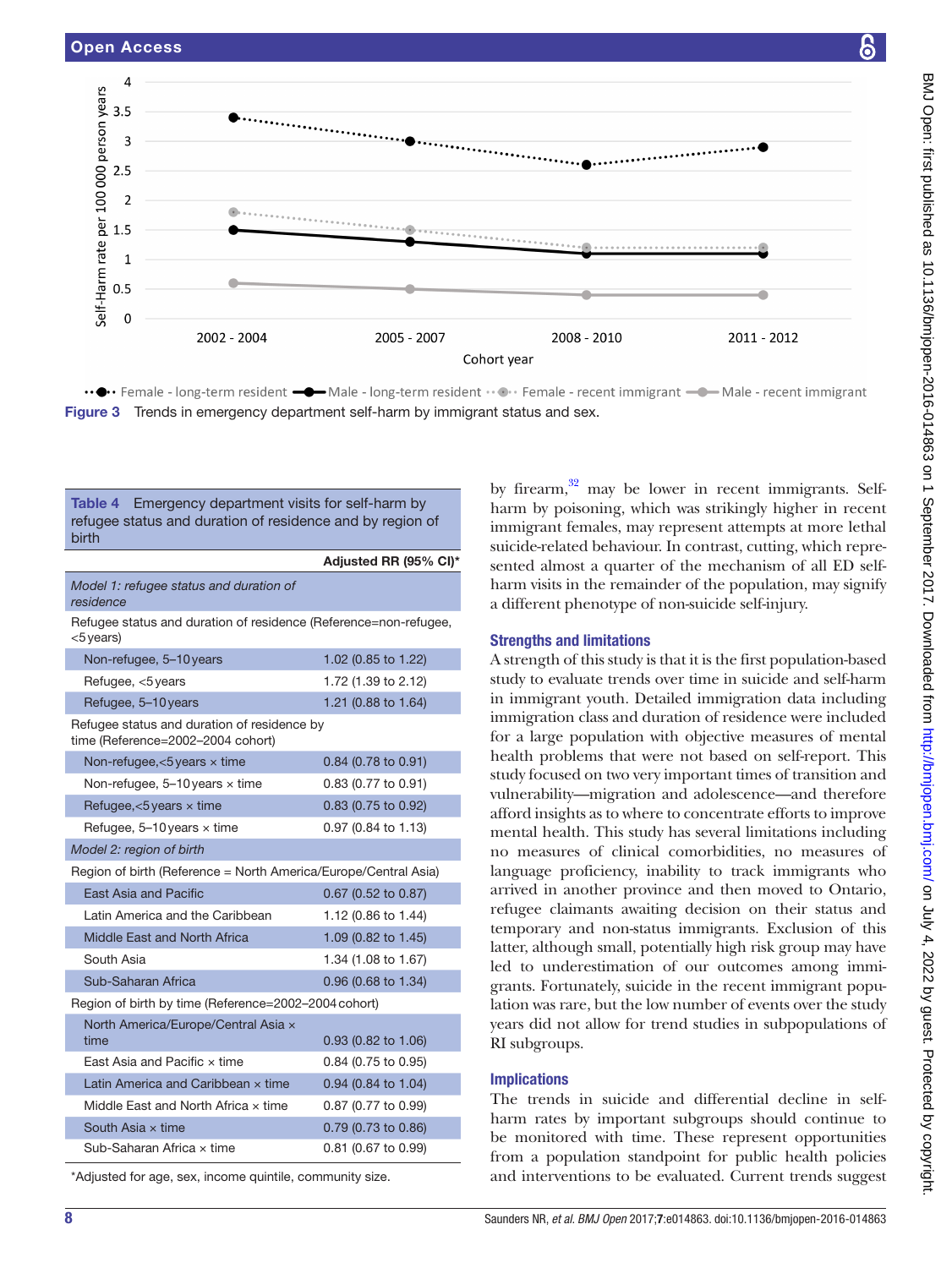opportunity for targeted self-harm reduction strategies for refugees, where the otherwise universal declines were not observed. Suicide trends imply shifts in migration have not affected rates of suicide in Canada and that despite expanded suicide prevention strategies, $33$  a concomitant decline in suicide rates within either population, has not occurred. Patterns of suicide and self-harm mechanisms may also have implications for availability and access to lethal means (ie, firearms) for at-risk populations which warrants further study. Linked administrative, health, vital statistics and immigration data can be used for ongoing monitoring of emerging trends to ensure early identification of subpopulations of immigrant youth in need of targeted, culturally and ethnically appropriate interventions.

#### Author affiliations

b

<sup>1</sup>Division of Pediatric Medicine, Hospital for Sick Children, Toronto, Canada <sup>2</sup>Department of Pediatrics, University of Toronto, Toronto, Canada <sup>3</sup>Institute for Clinical Evaluative Sciences, Toronto, Canada

4 Child Health Evaluative Sciences, Sickkids Research Institute, Toronto, Canada <sup>5</sup>Institute of Health Policy, Management and Evaluation, University of Toronto, Toronto, Canada

6 Dalla Lana School of Public Health, University of Toronto, Toronto, Canada <sup>7</sup> Centre for Urban Health Solutions, Li Ka Shing Knowledge Institute, St. Michael's Hospital, Toronto, Canada

<sup>8</sup> Manitoba Centre for Health Policy, Department of Community Health Services, Faculty of Health Sciences, University of Manitoba, Winnipeg, Manitoba, Canada <sup>9</sup> Centre for Addiction and Mental Health, Toronto, Canada

Contributors NRS conceptualised and designed the study, interpreted the results, drafted the initial manuscript, revised the manuscript and approved the final manuscript as submitted. ML, TAS, MLU, PK and AG conceptualised and designed the study, interpreted the results, revised the manuscript and approved the final manuscript as submitted. HL conceptualised and designed the study, analysed the data, interpreted the results, revised the manuscript and approved the final manuscript as submitted. All authors approved the final manuscript as submitted and agree to be accountable for all aspects of the work.

Funding AG is funded through an Applied Chair in Reproductive and Child Health Services and Policy Research from the Canadian Institutes for Health Research (CIHR). MLU holds a CIHR New Investigator Award. Data cutting and analysis for this project were supported by a grant for the Mental Health and Addictions Evaluation Framework Team (MHASEF) at the Institute for Clinical Evaluative Sciences from the Ontario Ministry of Health and Long-Term Care (MOHLTC). This study was supported by the Institute for Clinical Evaluative Sciences (ICES),which is funded by an annual grant from the Ontario MOHLTC.

Disclaimer The opinions, results and conclusions reported in this paper are those of the authors and are independent from the funding sources. No endorsement by ICES or the Ontario MOHLTC is intended or should be inferred. Parts of this material are based on data and information compiled and provided by the Canadian Institute for Health Information (CIHI) and Immigration, Refugees and Citizenship Canada (IRCC). However, the analyses, conclusions, opinions and statements expressed herein are those of the authors and not necessarily those of CIHI or IRCC.

#### Competing interests None declared.

Patient consent Detail has been removed from this case description/these case descriptions to ensure anonymity. The editors and reviewers have seen the detailed information available and are satisfied that the information backs up the case the authors are making.

Ethics approval Sunnybrook Health Sciences Centre Resesarch Ethics Board.

Provenance and peer review Not commissioned; externally peer reviewed.

Data sharing statement The data setfrom this study is held securely in coded form at the Institute for ClinicalEvaluative Sciences (ICES). While data sharing agreements prohibit ICES frommaking the data set publicly available, access may be granted to those whomeet pre-specified criteria for confidential access, available at . The full data set creation plan is availablefrom the authors upon request.

Open Access This is an Open Access article distributed in accordance with the Creative Commons Attribution Non Commercial (CC BY-NC 4.0) license, which permits others to distribute, remix, adapt, build upon this work non-commercially, and license their derivative works on different terms, provided the original work is properly cited and the use is non-commercial. See: [http://creativecommons.org/](http://creativecommons.org/licenses/by-nc/4.0/) [licenses/by-nc/4.0/](http://creativecommons.org/licenses/by-nc/4.0/)

© Article author(s) (or their employer(s) unless otherwise stated in the text of the article) 2017. All rights reserved. No commercial use is permitted unless otherwise expressly granted.

#### **REFERENCES**

- <span id="page-8-0"></span>1. World Health Organization. Suicide fact sheet. Secondary Suicide fact sheet. 2016 [http://www.who.int/mediacentre/factsheets/fs398/](http://www.who.int/mediacentre/factsheets/fs398/en/) [en/.](http://www.who.int/mediacentre/factsheets/fs398/en/)
- <span id="page-8-1"></span>2. The Mental Health of Children and Youth in Ontario: A Baseline Scorecard. *MHASEF Research Team*. Toronto: Institute for Clinical Evaluative Sciences, 2015.
- <span id="page-8-2"></span>3. Bridge JA, Asti L, Horowitz LM, *et al*. Suicide Trends Among Elementary School-Aged Children in the United States From 1993 to 2012. *[JAMA Pediatr](http://dx.doi.org/10.1001/jamapediatrics.2015.0465)* 2015;169:673–7.
- <span id="page-8-3"></span>4. Fontanella CA, Hiance-Steelesmith DL, Phillips GS, *et al*. Widening rural-urban disparities in youth suicides, United States, 1996-2010. *[JAMA Pediatr](http://dx.doi.org/10.1001/jamapediatrics.2014.3561)* 2015;169:466–73.
- <span id="page-8-4"></span>5. Skegg K. Self-harm. *[Lancet](http://dx.doi.org/10.1016/S0140-6736(05)67600-3)* 2005;366:1471–83.
- <span id="page-8-5"></span>6. World Health Organization. Suicide rates, age-standardized by country. 2015. [http://apps.who.int/gho/data/view.main.](http://apps.who.int/gho/data/view.main.MHSUICIDEASDRv?lang=en) [MHSUICIDEASDRv?lang=en](http://apps.who.int/gho/data/view.main.MHSUICIDEASDRv?lang=en)
- 7. Statistics Canada. Ten leading causes of death, by sex and geography, 2009 - Ontario. 2015. [http://www.statcan.gc.ca/pub/84-](http://www.statcan.gc.ca/pub/84-215-x/2012001/tbl/t019-eng.htm) [215-x/2012001/tbl/t019-eng.htm](http://www.statcan.gc.ca/pub/84-215-x/2012001/tbl/t019-eng.htm)
- <span id="page-8-6"></span>8. Voracek M, Loibl LM. Consistency of immigrant and countryof-birth suicide rates: a meta-analysis. *[Acta Psychiatr Scand](http://dx.doi.org/10.1111/j.1600-0447.2008.01238.x)* 2008;118:259–71.
- 9. Burvill PW. Migrant suicide rates in Australia and in country of birth. *[Psychol Med](http://dx.doi.org/10.1017/S0033291797005850)* 1998;28:201–8.
- <span id="page-8-7"></span>10. Statistics Canada. Immigration and Ethnocultural Diversity in Canada. 2013. [http://www12.statcan.gc.ca/nhs-enm/2011/as-sa/99-](http://www12.statcan.gc.ca/nhs-enm/2011/as-sa/99-010-x/99-010-x2011001-eng.cfm) [010-x/99-010-x2011001-eng.cfm](http://www12.statcan.gc.ca/nhs-enm/2011/as-sa/99-010-x/99-010-x2011001-eng.cfm)
- <span id="page-8-8"></span>11. Citizenship and Immigration Canada. Facts and figures 2013. Immigration overview –permanent and temporary residents. 2013. [http://www.cic.gc.ca/english/resources/statistics/facts2013/index.](http://www.cic.gc.ca/english/resources/statistics/facts2013/index.asp) [asp](http://www.cic.gc.ca/english/resources/statistics/facts2013/index.asp)
- <span id="page-8-9"></span>12. Skinner R, McFaull S. Suicide among children and adolescents in Canada: trends and sex differences, 1980-2008. *[CMAJ](http://dx.doi.org/10.1503/cmaj.111867)* 2012;184:1029–34.
- <span id="page-8-10"></span>13. Rhodes AE, Bethell J, Carlisle C, *et al*. Time trends in suicide-related behaviours in girls and boys. *[Can J Psychiatry](http://dx.doi.org/10.1177/070674371405900307)* 2014;59:152–9.
- <span id="page-8-11"></span>14. Chiu M, Lebenbaum M, Lam K, *et al*. Describing the linkages of the immigration, refugees and citizenship Canada permanent resident data and vital statistics death registry to Ontario's administrative health database. *[BMC Med Inform Decis Mak](http://dx.doi.org/10.1186/s12911-016-0375-3)* 2016;16:135.
- <span id="page-8-12"></span>15. The World Bank Regions. 2015. [http://www.worldbank.org/en/about/](http://www.worldbank.org/en/about/annual-report/regions) [annual-report/regions](http://www.worldbank.org/en/about/annual-report/regions)
- <span id="page-8-16"></span>16. Bergen H, Hawton K, Waters K, *et al*. Epidemiology and trends in non-fatal self-harm in three centres in England: 2000-2007. *[Br J](http://dx.doi.org/10.1192/bjp.bp.110.077651)  [Psychiatry](http://dx.doi.org/10.1192/bjp.bp.110.077651)* 2010;197:493–8.
- 17. Biddle L, Brock A, Brookes ST, *et al*. Suicide rates in young men in England and Wales in the 21st century: time trend study. *[BMJ](http://dx.doi.org/10.1136/bmj.39475.603935.25)* 2008;336:539–42.
- 18. Fond G, Llorca PM, Boucekine M, *et al*. Disparities in suicide mortality trends between United States of America and 25 European countries: retrospective analysis of WHO mortality database. *[Sci Rep](http://dx.doi.org/10.1038/srep20256)* 2016;6:20256.
- 19. Statistics Canada. Suicide. 2016 [http://www.statcan.gc.ca/eng/help/](http://www.statcan.gc.ca/eng/help/bb/info/suicide) [bb/info/suicide](http://www.statcan.gc.ca/eng/help/bb/info/suicide)
- <span id="page-8-13"></span>20. Ide N, Kõlves K, Cassaniti M, *et al*. Suicide of first-generation immigrants in Australia, 1974-2006. *[Soc Psychiatry Psychiatr](http://dx.doi.org/10.1007/s00127-012-0499-4)  [Epidemiol](http://dx.doi.org/10.1007/s00127-012-0499-4)* 2012;47:1917–27.
- <span id="page-8-14"></span>21. Hawton K, Haw C, Casey D, *et al*. Self-harm in Oxford, England: epidemiological and clinical trends, 1996-2010. *[Soc Psychiatry](http://dx.doi.org/10.1007/s00127-014-0990-1)  [Psychiatr Epidemiol](http://dx.doi.org/10.1007/s00127-014-0990-1)* 2015;50:695–704.
- <span id="page-8-17"></span>22. Carr MJ, Ashcroft DM, Kontopantelis E, *et al*. The epidemiology of self-harm in a UK-wide primary care patient cohort, 2001-2013. *[BMC](http://dx.doi.org/10.1186/s12888-016-0753-5)  [Psychiatry](http://dx.doi.org/10.1186/s12888-016-0753-5)* 2016;16:53.
- <span id="page-8-15"></span>23. Government of Ontario. Open minds, healthy minds: Ontario's Comprehensive MentalHealth and Addictions Strategy. 2011. [http://](http://www.health.gov.on.ca/en/common/ministry/publications/reports/mental_health2011/mentalhealth.aspx) [www.health.gov.on.ca/en/common/ministry/publications/reports/](http://www.health.gov.on.ca/en/common/ministry/publications/reports/mental_health2011/mentalhealth.aspx) [mental\\_health2011/mentalhealth.aspx](http://www.health.gov.on.ca/en/common/ministry/publications/reports/mental_health2011/mentalhealth.aspx)